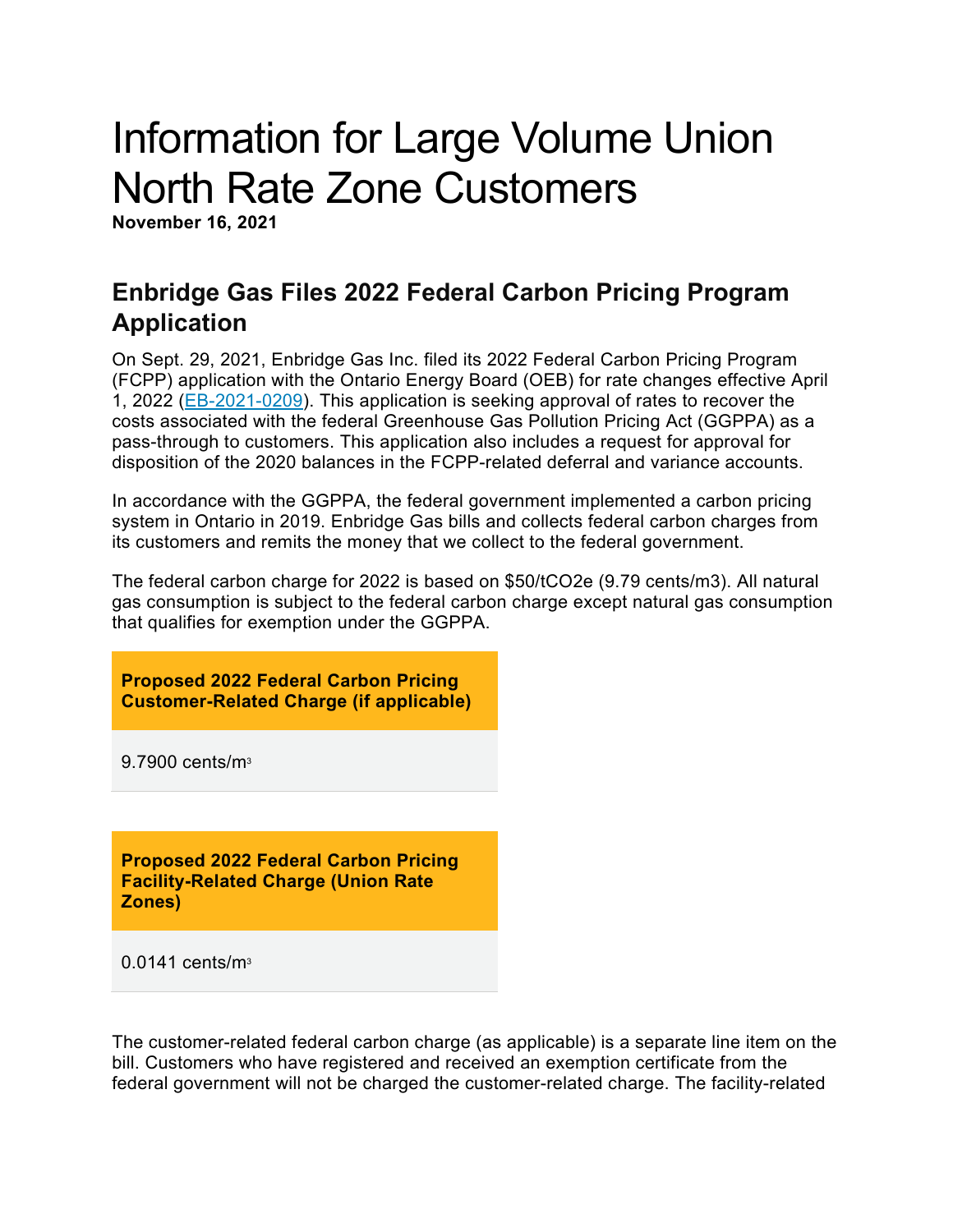carbon charge, which applies to all customers in each rate class regardless of their exemption status, is included in the delivery or transportation charges on customers' bills.

### **2020 Federal Carbon Charge Deferral and Variance Accounts**

In this application Enbridge Gas is seeking OEB approval for the disposition of the 2020 balances recorded in its FCPP-related deferral and variance accounts effective April 1, 2022. If approved as filed, the account clearing will result in a one-time adjustment being applied to bills for all customers on the first QRAM following OEB approval, as early as April 2022.

#### **Union North Rate Zone Customers**

|                 | Unit Rate for One-Time Rate Adjustment' (cents/m <sup>3</sup> ) |
|-----------------|-----------------------------------------------------------------|
| Rate 20         | (0.0004)                                                        |
| Rate 25         | 0.0100                                                          |
| <b>Rate 100</b> | (0.0015)                                                        |

\*recovered on customers' April 2022 bills and based on actual Jan. 1 to Dec. 31, 2020 volumes

Full details of the Federal Carbon Pricing Program application [\(EB-2021-0209\)](https://www.enbridgegas.com/about-enbridge-gas/regulatory) can be found on our website.

### **Transition to the Ontario Emissions Performance Standards (EPS)**

On Sept. 1, 2021, the federal government removed the application of the federal Outputbased Pricing System (OBPS) from Ontario, effective Jan. 1, 2022. Ontario's Emissions Performance Standards (EPS) program will replace the federal OBPS program on Jan 1, 2022. Similar to the federal OBPS, the EPS regulates greenhouse gas emissions from large industrial facilities by setting an emissions standard that the facility must meet each year. A facility that does not meet the standard will be responsible for paying to cover the portion of its emissions that exceed the standard.

#### **As of Jan. 1, 2022, only facilities that are registered in the EPS program will remain eligible for exemption from the federal carbon charge.**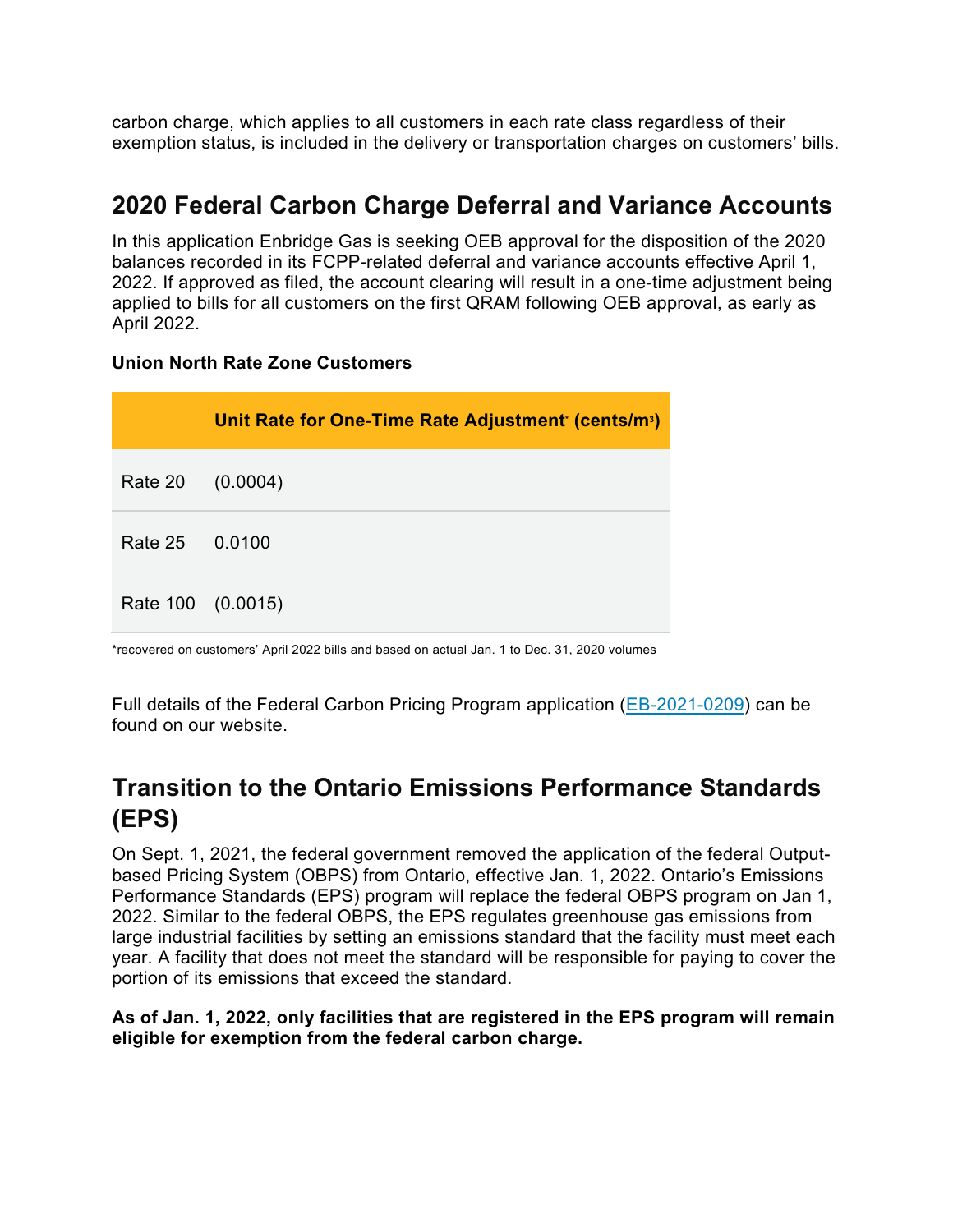Before proceeding with registering your facility in the EPS, review the eligibility criteria within the EPS Regulation [\(O. Reg. 241/19\)](https://www.ontario.ca/laws/regulation/r19241) to ensure that the facility qualifies for registration under the EPS.

Registering your facility in the EPS requires the following steps:

- 1. **Register/confirm existing registration under the Ontario EPS with the Ministry of the Environment, Conservation and Parks (MECP) to receive a Certificate of Facility Registration.**
	- •A facility that is already registered in the EPS and currently an OBPS registered facility are being asked to provide a facility boundary map to MECP and to confirm or if needed, update the registration information on file.
- 2. **Apply to Environment and Climate Change Canada (ECCC) to obtain a Determination.**
	- •An application must include a completed Application for Determination form, Certificate of Facility Registration, and the facility boundary map.
	- •ECCC will review a facility's Application for Determination and issue a statement, with a statement number, confirming the facility is subject to the Ontario EPS.

#### 3. **Register as an emitter with the Canada Revenue Agency (CRA)**

- a. For an existing registration
	- If the statement issued by the ECCC is to the same person as the person responsible under the federal OBPS and all the information provided to CRA is still accurate, **no action is required.**
	- In this situation, the facilities will be allowed to maintain their existing emitter registration and they can continue to use their existing fuel charge Exemption Certificate already provided to their suppliers.
	- Enbridge Gas will retain your facility's existing exemption documentation on file, and you will not be required to submit any further documentation to Enbridge Gas.
- b. For a new registration (i.e., the facility has never been registered under EPS or OBPS, or the previous responsible person/information provided to CRA has changed)
	- •Using the statement number provided by ECCC, complete and submit forms L400 and L400-1 to register the facility with the CRA.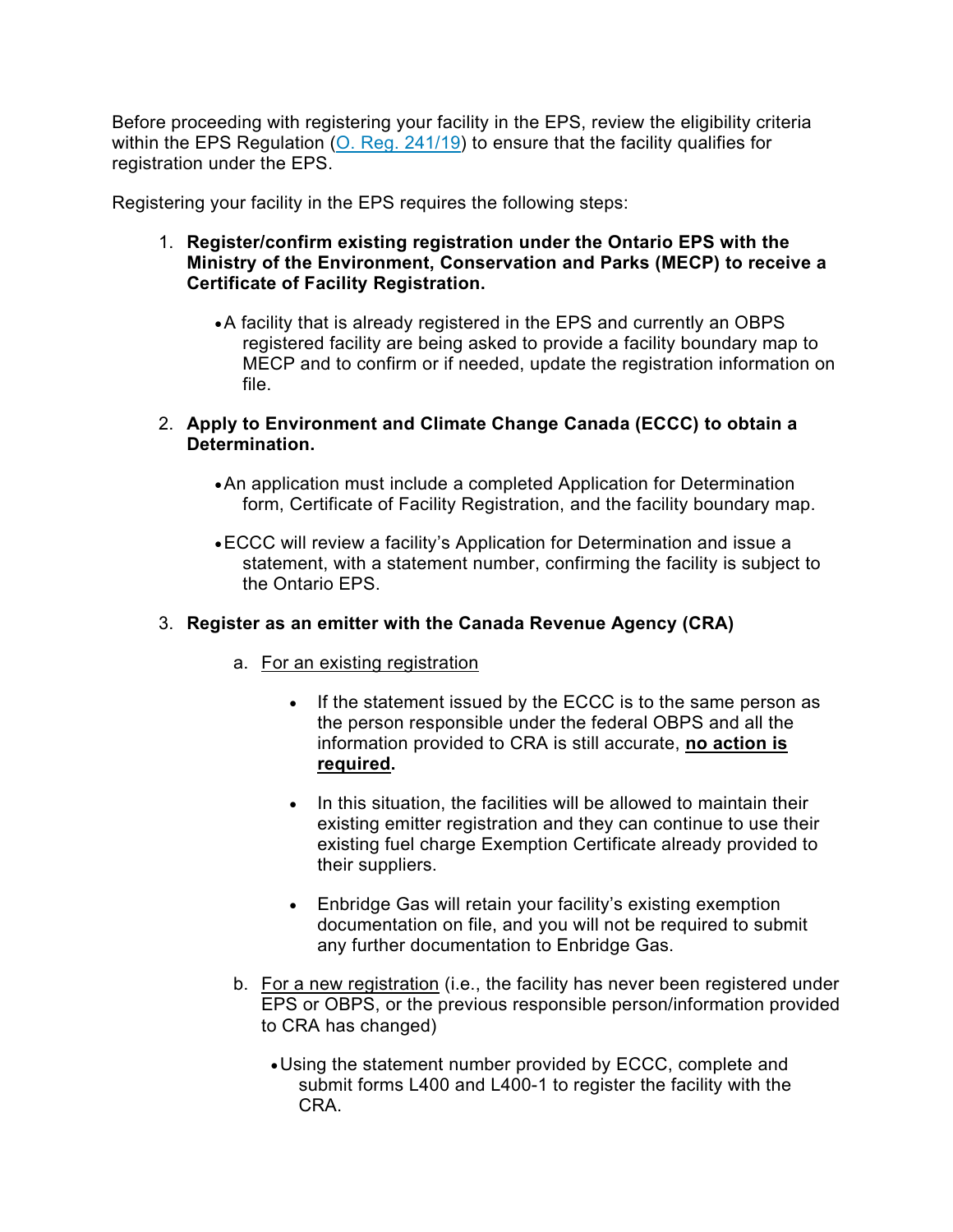- •Once registration is approved by the CRA, download and populate the Exemption Certificate and provide a copy to your fuel suppliers to receive fuel deliveries free of the federal carbon charge.
- If your facility is issued new exemption documentation from the CRA, due to registering a new facility or updating your facility information previously provided to the CRA, you must provide Enbridge Gas with the new exemption documentation. Enbridge Gas must be in possession of the three documents below to reflect the applicable exemption from the federal carbon charge within our billing system. Please complete and submit the following materials to:
	- o [contractsupportandcompliance@enbridge.com](mailto:contractsupportandcompliance@enbridge.com) (former Enbridge Gas Distribution customers), or [uglcontractingteam@uniongas.com](mailto:uglcontractingteam@uniongas.com) (former Union Gas customers)
		- 1. Completed [Facility Declaration Form](https://www.enbridgegas.com/-/media/Extranet-Pages/Business-and-industrial/Commercial-and-Industrial/Large-Volume-Rates-and-Services/Federal-Carbon-Pricing/Facility-Declaration-Form.ashx?rev=41f2018cd2ba4cd48dc7eea81745c0c2&hash=20FBABB68C746BEB65B4B891ADF47121)
		- 2. CRA-issued registration confirmation letter (not applicable to greenhouse operators)
		- 3. CRA-issued exemption certificate

To avoid a gap in fuel charge exemption when transitioning a facility from OBPS to EPS, facilities are being encouraged to begin the registration transition process as soon as possible to ensure enough time for government authorities to issue the necessary documentation before Jan 1, 2022.

For more information, or if you have questions about the registration process or the EPS program, please see the following resources and contact details:

#### **EPS Overview:**

<https://www.ontario.ca/page/emissions-performance-standards-program>

#### **Enbridge Gas webpage:**

[https://www.enbridgegas.com/business-industrial/commercial-industrial/large-volume](https://www.enbridgegas.com/business-industrial/commercial-industrial/large-volume-services-rates/federal-carbon-pricing)[services-rates/federal-carbon-pricing](https://www.enbridgegas.com/business-industrial/commercial-industrial/large-volume-services-rates/federal-carbon-pricing)

#### **Fuel Charge Registration:**

[https://www.canada.ca/en/revenue-agency/services/tax/excise-taxes-duties-levies/fuel](https://www.canada.ca/en/revenue-agency/services/tax/excise-taxes-duties-levies/fuel-charge/registration.html)[charge/registration.html](https://www.canada.ca/en/revenue-agency/services/tax/excise-taxes-duties-levies/fuel-charge/registration.html)

#### **Ontario EPS Program Help Desk:**

416-314-5352 1-888-217-3326 (Toll-free) Email: [EPSHelp@ontario.ca](mailto:EPSHelp@ontario.ca)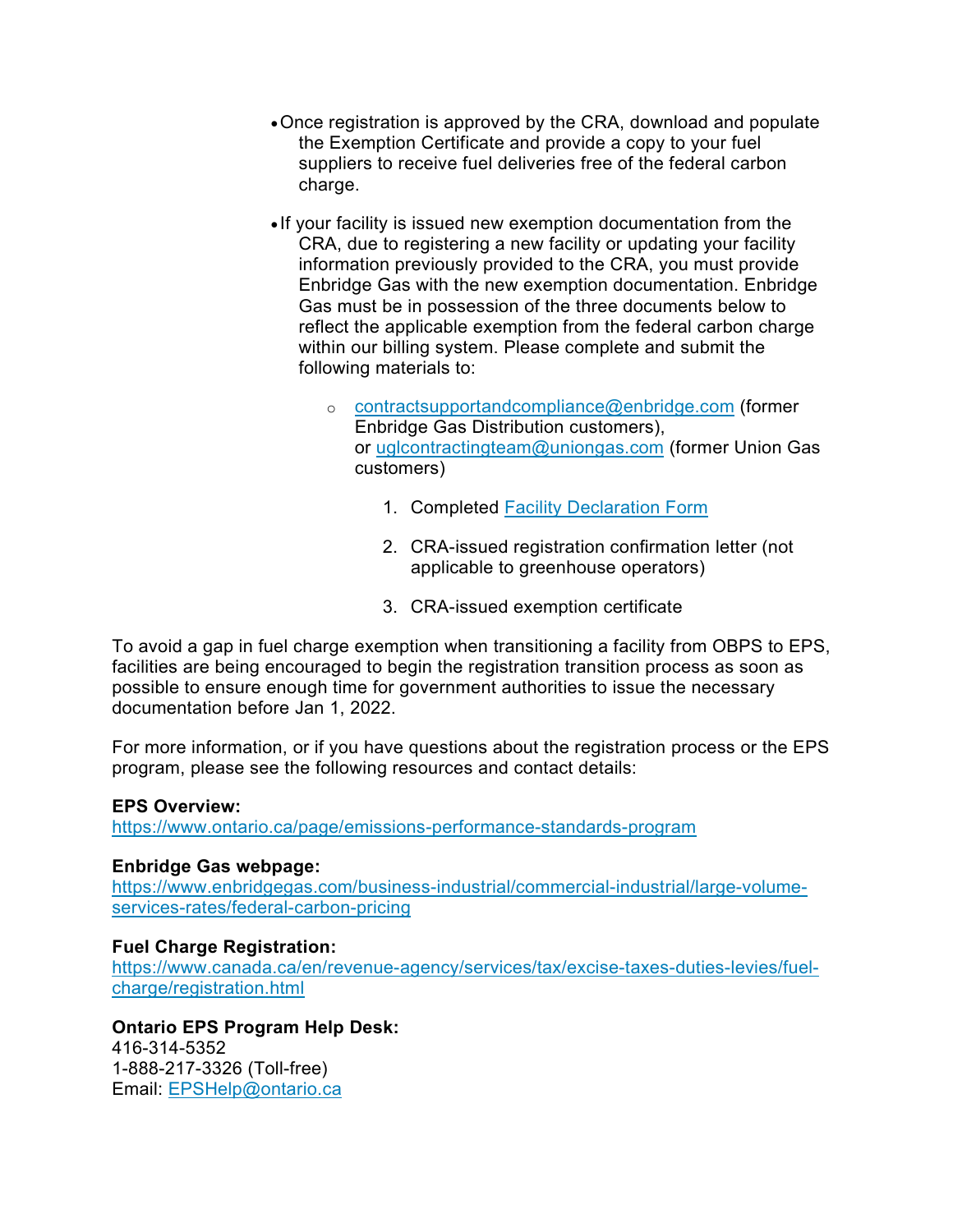#### **Ontario EPS Registration:** Email: [EPSapplications@ontario.ca](mailto:EPSapplications@ontario.ca)

**ECCC Registration:** [ptintegrationpt@ec.gc.ca](mailto:ptintegrationpt@ec.gc.ca)

**CRA Registration:** 1-866-330-3304

## **Enbridge Gas Files 2022 Phase 2 Rates Application (Incremental Capital Module)**

On Oct. 15, 2021, Enbridge Gas Inc. filed its 2022 Phase 2 Rate Application and Evidence [\(EB-2021-0148\)](https://www.enbridgegas.com/about-enbridge-gas/regulatory).

Our 2022 rate application has been separated into two phases to allow for timely review and adjudication. Phase 1 of this application addressed the incentive rate-setting mechanism (IRM) related elements, which includes the annual rate escalation, passthrough costs, capital pass-through adjustments and Parkway Delivery Obligation rate adjustments. Phase 1 was filed on June 30, 2021 and a settlement proposal, including a resolution of all items in the Phase 1 rate application, was filed on Sept. 29, 2021. Phase 2 of this application addresses matters related to Incremental Capital Module (ICM) funding (including an addendum to the asset management plan and a progress report on recommendations for unaccounted for gas).

Enbridge Gas is seeking OEB approval for ICM funding for five projects in 2022:

EGD rate zone:

- St. Laurent Ottawa North Replacement (Phase 3) Project
- NPS 20 Replacement Cherry to Bathurst Project

Union rate zones:

- Dawn to Cuthbert Replacement and Retrofits Project
- Byron Transmission Station Project
- Kirkland Lake Lateral Replacement Project

Delivery bill impacts for typical contract rate customers in the Union North rate zone are shown below. Individual bill impacts will vary and depend upon a customer's use of natural gas.